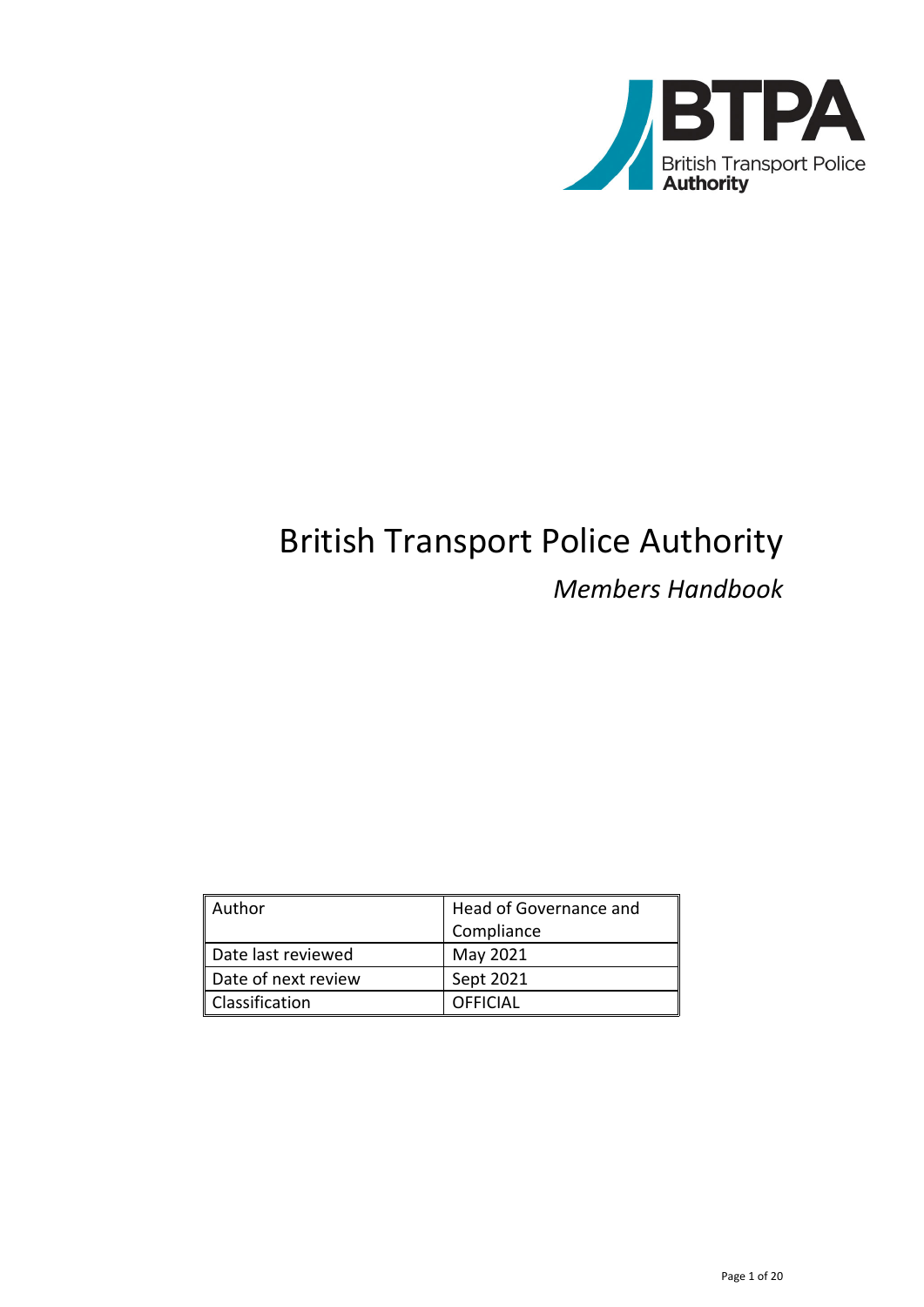# Revision History

| Date Revised | Version | <b>Summary of Changes</b>                                                           | Author                              |
|--------------|---------|-------------------------------------------------------------------------------------|-------------------------------------|
| 17/08/16     | 5.0     | Total overhaul of document to reflect<br>changes from Governance Review             | L. Yasin                            |
| 03/05/17     | 6.0     | Amended version to reflect final portfolio<br>allocations                           | L. Yasin                            |
| 03/08/18     | 7.0     | Amended version to reflect revised contact<br>details                               | <b>R</b> Cortes                     |
| 05/03/19     | 8.0     | Reviewed and updated                                                                | Head of<br>Governance<br>Compliance |
| 10/06/19     | 9.0     | Amendments to portfolio guidance and<br>Annex C populated                           | Head of<br>Governance<br>Compliance |
| 26/02/21     | 10.0    | Amendments to Authority and Chief Officer<br>Group staff list and Annex C populated | Head of<br>Governance<br>Compliance |
|              |         |                                                                                     |                                     |

# Table of contents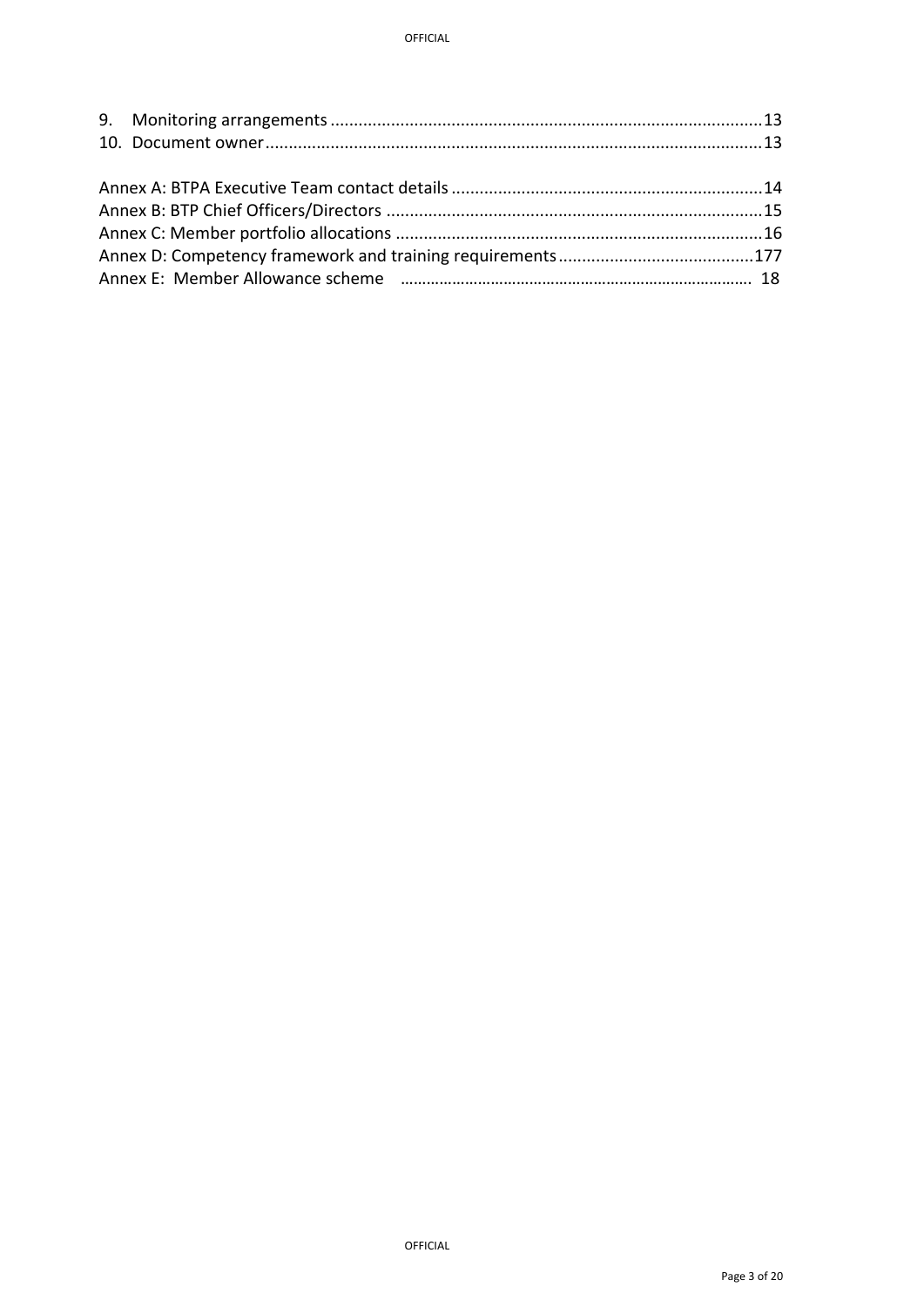# 1. Purpose of document

- 1.1 The purpose of this handbook is to summarise the range of Members' individual and collective roles and responsibilities. It covers both the general role of a non‐executive board member and the specific aspects of being a Member of the British Transport Police Authority ("the Authority").
- 1.2 The Handbook is supplementary to members' appointment letters and the Authority's Code of Governance and Delivering our Statutory Duties document (currently in draft) and should be read in conjunction with these documents.

# 2. Governance arrangements

- 2.1 The Authority was established by the Railways and Transport Safety Act 2003 ("the Act") and became operational on 1 July 2004. The Authority's primary statutory purpose is to secure the maintenance of an efficient and effective police force for the railways in England, Scotland and Wales. This includes defraying and recovering the costs of the Police Force from the companies who provide and use the rail network.
- 2.2 The Act sets out the statutory powers and responsibilities of the Authority which are to:
	- Secure the maintenance of an efficient and effective police force known as the British Transport Police $1$
	- Ensure the efficient and effective policing of the railways<sup>2</sup>
	- Appoint the Chief Constable, Deputy Chief Constable, Assistant Chief Constables and their staff equivalents, Chief Executive and Treasurer<sup>3</sup>
	- Enter into Police Service Agreements with railway operators4
	- Employ police constables, civilian employees and cadets<sup>5</sup>
	- Regulate the government, administration and conditions of service of those employed by the Authority in the service of the police force<sup>6</sup>
	- Set a strategy for policing the railway<sup>7</sup>
	- Set objectives for the policing of the railway<sup>8</sup>

 $1$  2003 Act Section 20

<sup>2</sup> 2003 Act Section 19 (a)

<sup>&</sup>lt;sup>3</sup> 2003 Act Section 21-23 and schedule 4, part 2 section 11

<sup>4</sup> 2003 Act Section 33 (1)

<sup>5</sup> 2003 Act Sections 24, 26 & 27

<sup>6</sup> 2003 Act Section 36

<sup>7</sup> 2003 Act Section 55

<sup>8</sup> 2003 Act Section 50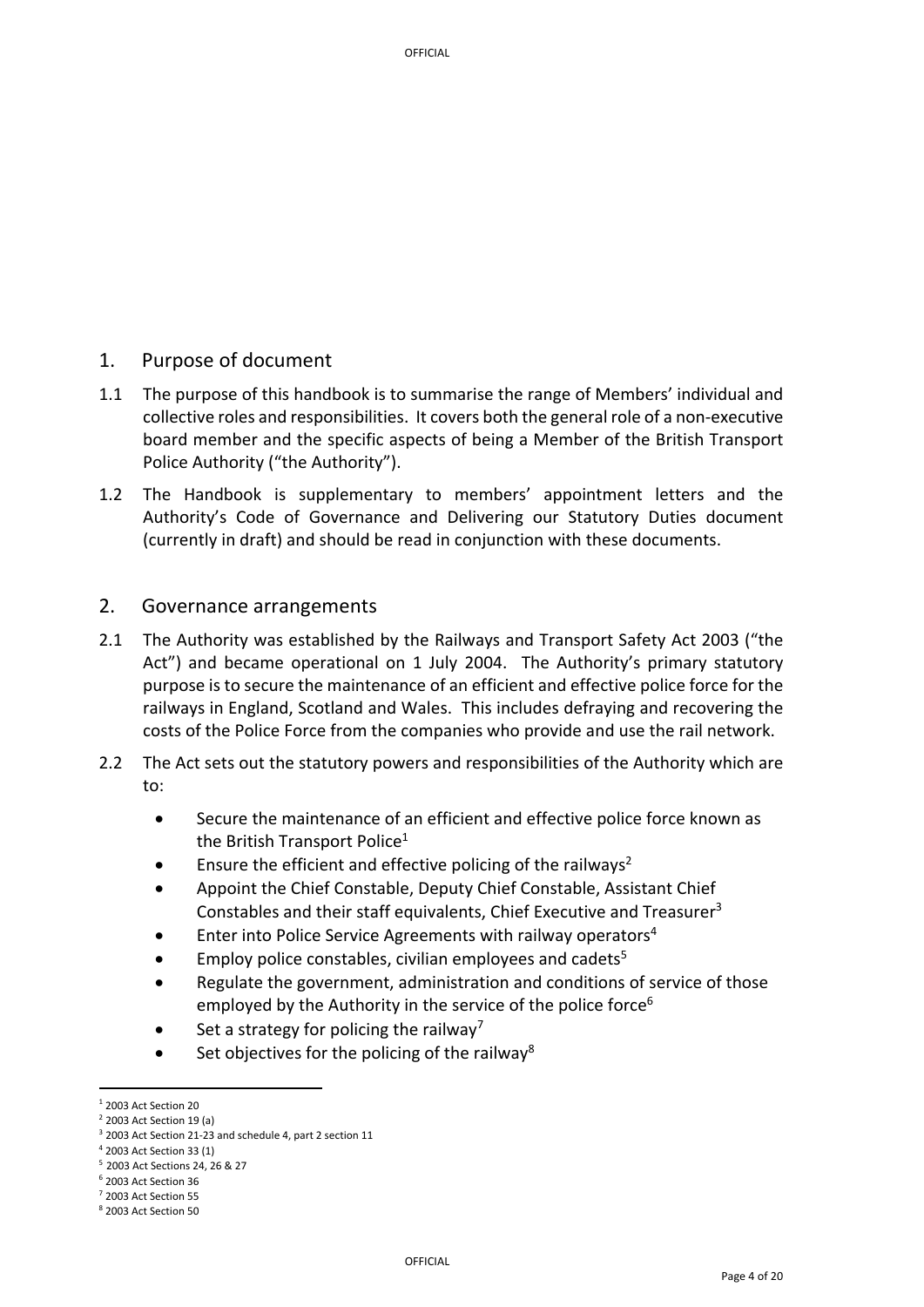- Issue an annual Railways Policing Plan9
- Set the budget of expected income and expenditure for policing the railways each year<sup>10</sup>, defray the expenses and recover the cost<sup>11</sup>



# 2.3 The Authority's high-level governance structure is set out below:

# 3. Roles and responsibilities

# Collective roles and responsibilities

- 3.1 The role of the Authority is to ensure an efficient and effective police force for the railways within a framework of prudent and effective controls which enable risk to be assessed and managed as appropriate. The Act identifies a number of statutory duties to assist the Authority in achieving this overall aim which are described in section 2.2 of this handbook. In fulfilling these statutory duties the Authority is collectively expected to focus on six key areas:
	- Strategic Clarity setting the vision and mission with a focus on long‐term capability with all activities directly or indirectly contributing towards the strategy.

<sup>9</sup> 2003 Act Section 52

<sup>10</sup> 2003 Act Schedule 4, Part 3, s19

<sup>11</sup> 2003 Act Section 33 (3‐4)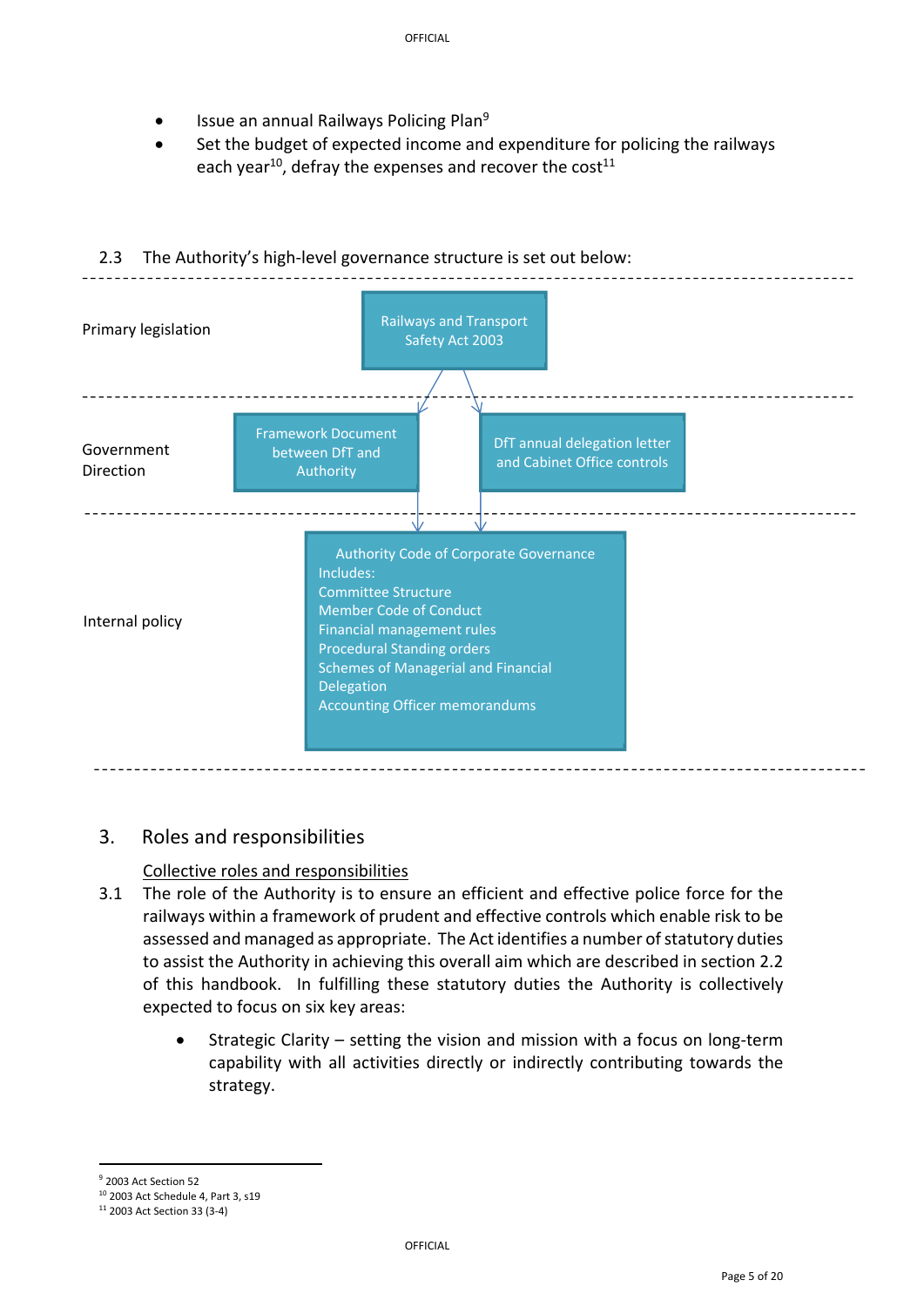- $\bullet$  Commercial Sense approving the distribution of responsibilities, setting the scheme of delegation, ensuring sound financial management, scrutinising the allocation of financial and human resources to achieve the plan, setting the risk appetite and ensuring controls are in place.
- Talented People ensuring the Executive and the Chief Officer team has the capability to deliver and plan to meet current and future needs.
- Results Focus setting the Annual Railways Policing Plan, MTFP and budget and monitoring progress against this and the Strategy.
- Management Information ensuring clear, consistent comparable performance information is provided to the Authority and used to inform decision‐making and drive improvements.
- Professional Standards living up to Code of Conduct<sup>12</sup>, ensuring that matters are dealt with according to statute and policy and challenging non‐ compliance.

# Individual responsibilities

- 3.2 In addition to the above, the Chair has a responsibility to develop productive working relationships, founded on mutual respect and open communication, between all Members of the Authority, the BTPA Executive, the BTP Executive Team and external stakeholders.
- 3.3 The Chair will maintain a high standard of discussion and debate, providing effective, strategic and ethical leadership.
- 3.4 The Chair will ensure that the Authority has effective decision-making processes in place with systems that support Members to take informed decisions based on timely, relevant, clear and reliable high-quality information. Also, that challenge is answered with verification.
- 3.5 The Chair will undertake an annual appraisal with each Authority Member. The appraisal process will address the development needs of the Authority as a whole and those of individuals (see sections 6 and 7).
- 3.6 Individually Authority Members are expected to:
	- Maintain an up-to-date knowledge and awareness of issues affecting the policing of the railway network;
	- Monitor, scrutinise and challenge all aspects of BTP performance, in particular to ensure the delivery of planned results against agreed objectives, targets and performance indicators;
	- Participate in any consultative arrangements that the Authority establishes and actively engage in communication and dialogue with the rail industry, Government, passengers and other stakeholders when required;

<sup>12</sup> Annex 2 of the Authority's Code of Governance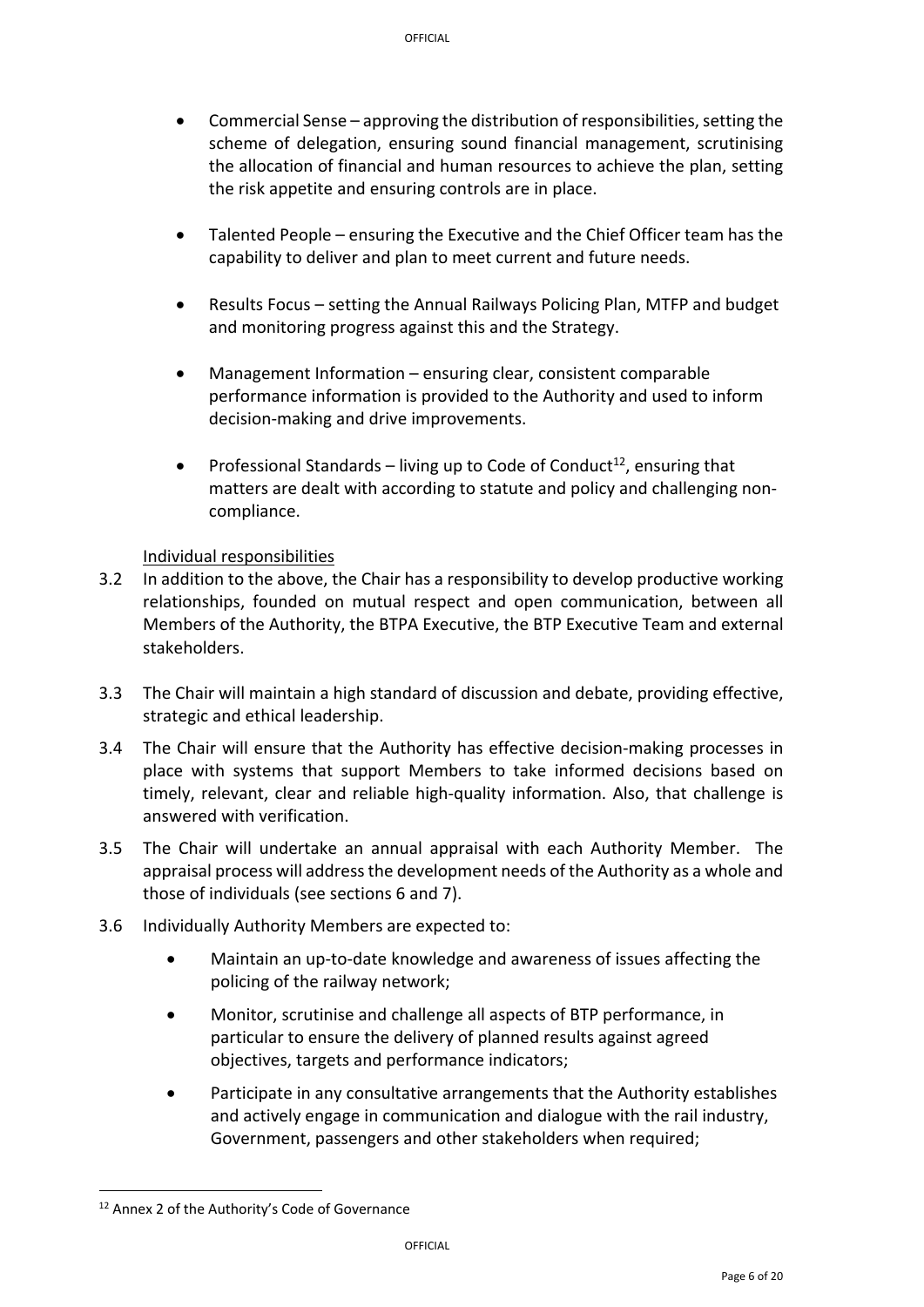- Contribute to decision-making and share responsibility for the Authority's decisions;
- Attend meetings well prepared having read the relevant papers and sought further information, where necessary;
- Represent the views of the BTPA with stakeholders as and when required by the Authority;
- Promote equality of opportunity in work to eliminate unlawful discrimination, both internally within the Authority and the BTP and in the provision of policing services;
- Attend local, regional and national conferences/ seminars/briefings if nominated by the Authority;
- Participate in inspections and audits of the BTP and Authority, as appropriate;
- Assist the Chair in the strategic direction of the Authority and corporate business plans;
- Support the Chair in overseeing the management of the BTP as a whole;
- Be involved in the work of the Authority as required, including membership of any committees, panels or working groups which are established by the BTPA or undertaking a lead role in aspects of work if the BTPA determines that that is an effective way of conducting its business;
- Take an interest in the regional work of BTP, as agreed by the Authority; and
- Comply with all relevant codes of conduct and maintain the highest standards of conduct and ethics and ensure that the Authority operates within the legislative policy and resources framework agreed with the Secretary of State. Members are expected to adhere to the spirit of The Seven Principles of Public Life (Annex 2 in Code of Governance).

# 4. Time commitments

- 4.1 Authority Members are remunerated as follows:
	- Chair 60 days per year
	- Deputy Chair 50 days per year
	- Members 30 days per year
- 4.2 Duties which qualify for remuneration are set out within the Members Allowances Scheme at Annex E. These duties will be captured by the BTPA Executive through regular liaison and formal feedback.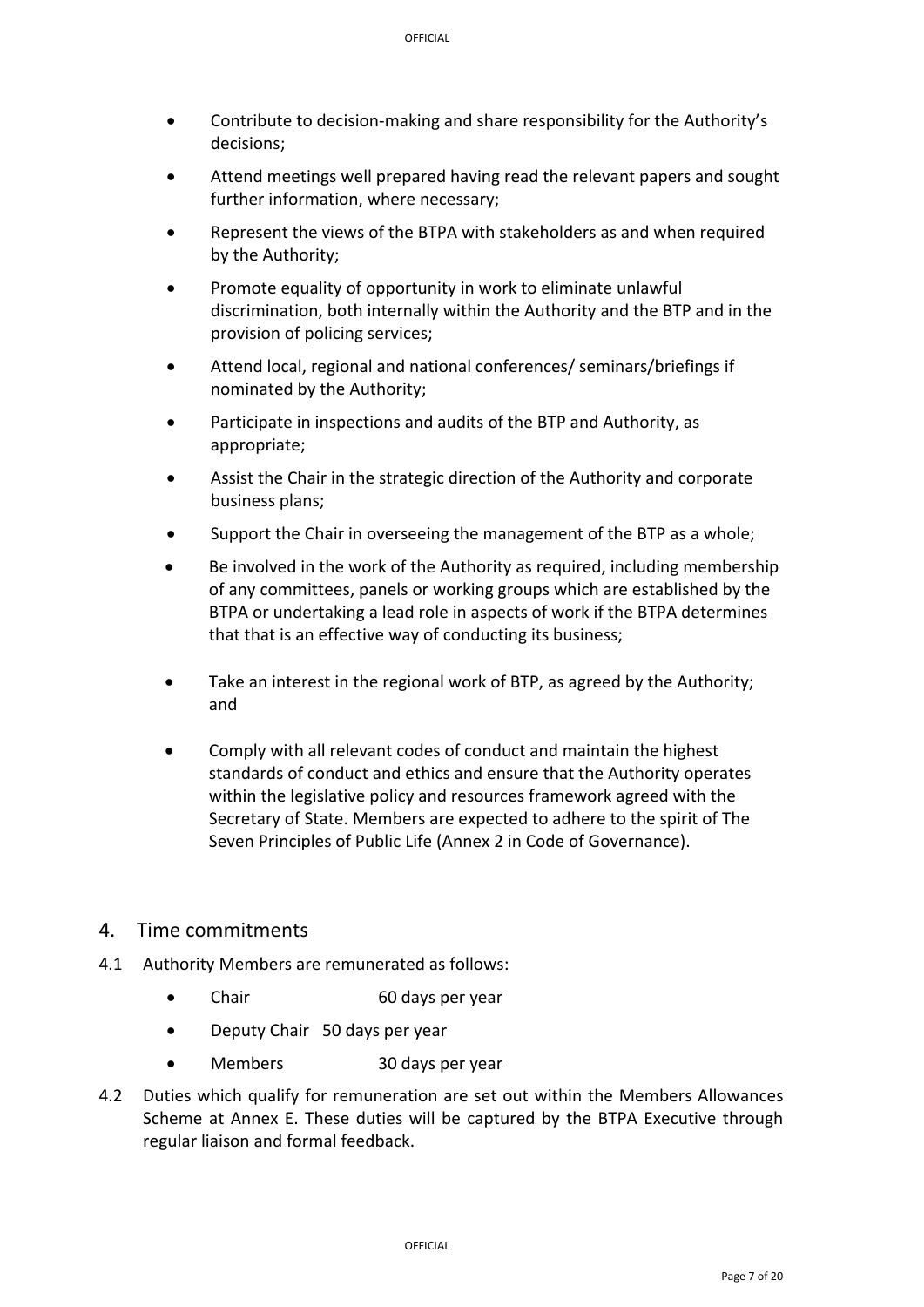# 5. Authority and Committee meetings

- 5.1 The Authority's committee structure is detailed in the Code of Governance. This is reviewed annually as part of the board effectiveness review, usually at the end of the performance year.
- 5.2 In addition to Authority meetings, Members will be allocated to one or more committee(s) and/or working group(s) which form part their wider portfolio. The Membership of each committee or working group is set out in Annex C of this Handbook. Members will also be issued will a letter annually confirming their full portfolio responsibilities.
- 5.3 The Authority and its committees must maintain focus on strategy, performance and behaviour and not be diverted by detail. The key to this is to take a risk‐based approach to assurance ensuring scrutiny is focused on the areas most requiring attention. Setting an annual work plan and carefully structuring agendas with detailed requirements described for each paper will act as an enabler for this, as well as ensuring the requirement is understood by the author.
- 5.4 This risk‐based approach will enable the information requirements to be clearly identified to ensure that the information provided is:
	- relevant:
	- integrated (satisfying both internal and external needs);
	- in perspective (presented in relevant time context);
	- timely;
	- comparable;
	- clear; and
	- $\bullet$  reliable.<sup>13</sup>
- 5.5 When attending meetings, Members are expected to challenge constructively in their role as critical friend. When a challenge is made Members must ensure that it is followed up with verification backed by evidence. Confidence statements and/or promises should not be accepted in lieu of assurance.
- 5.6 Chairs of committees and groups must ensure that decisionstaken and actions agreed are summarised at the end of each agenda item to avoid any misunderstanding or confusion.

# 6. Portfolios

6.1 The objectives of the portfolios are to:

 Provide a mechanism of engagement for Members and staff outside of the formal Authority/committee structure.

<sup>&</sup>lt;sup>13</sup> CIMA best practice on information requirements for Board reporting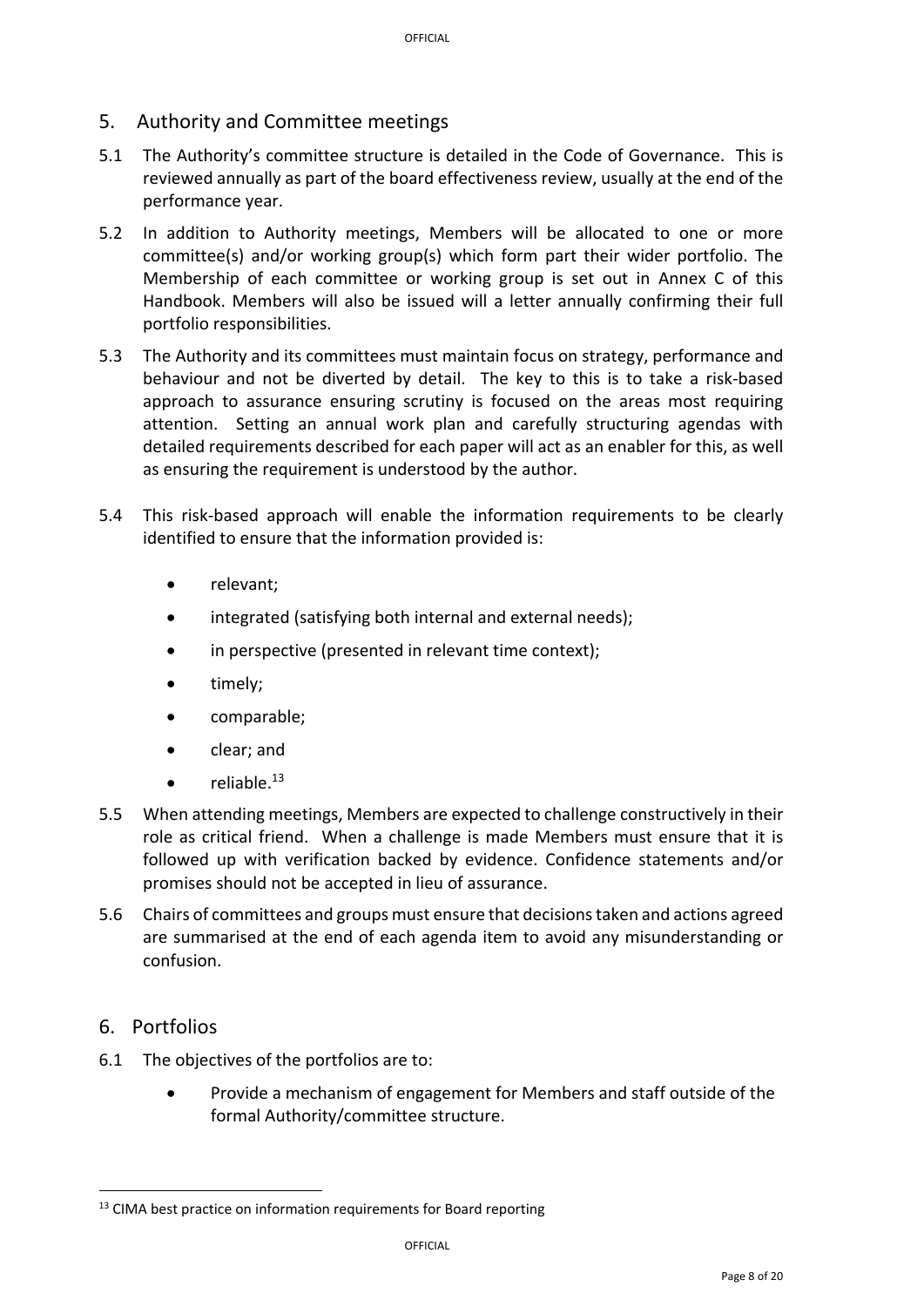- Increase visibility and understanding of the Authority's role below Chief Officer (or equivalent).
- Improve governance and oversight arrangements of the Force by developing the Authority's understanding of local and specific thematic issues.
- Assist BTP to perform as an efficient and effective force by identifying opportunities to share good practice, innovation and monitor and challenge the management of specific issues whilst retaining a non‐ executive role.
- Enable sense checking of information provided via formal meetings.
- Support Members in carrying out their planning, resource planning and scrutiny functions.
- Reassure the full Authority that adequate oversight arrangements are in place.
- Provide a mechanism through which Members can engage with frontline policing and see policy decisions in action.
- 6.2 Members may be assigned to a BTP business area/work stream or geographical region. An explanation of the mechanism for meeting portfolio requirements is provided below.

# Transformation (BTP2021) work streams

# Purpose

- 6.3 Involvement in specific areas of the BTP's transformation work will assist Members in discharging their duty of having oversight of the delivery of the change programme, including the achievement of cost efficiencies. It will also equip Members to take more informed decisions about funding and/or resource allocation.
- 6.4 Given the significance of the change programme, some Members have been aligned to specific work streams to offer additional exposure to the Authority. This is supplementary to the work of the Transformation Working Group.

#### Mechanism

- 6.5 Members should seek to establish links with their BTP points of contact through the Member Engagement Manager and/or another identified staff member at the BTPA Executive, with whom they should also work to develop a work plan in partnership with BTP colleagues to deliver the most productive result for all. Contact should take the form of meetings, telephone conversations and/or site visits. Frequency will be influenced by the programme timetable.
- 6.6 Members will be further supported in their role by the provision of high quality and timely briefings in advance of contact.

Specialist business areas Purpose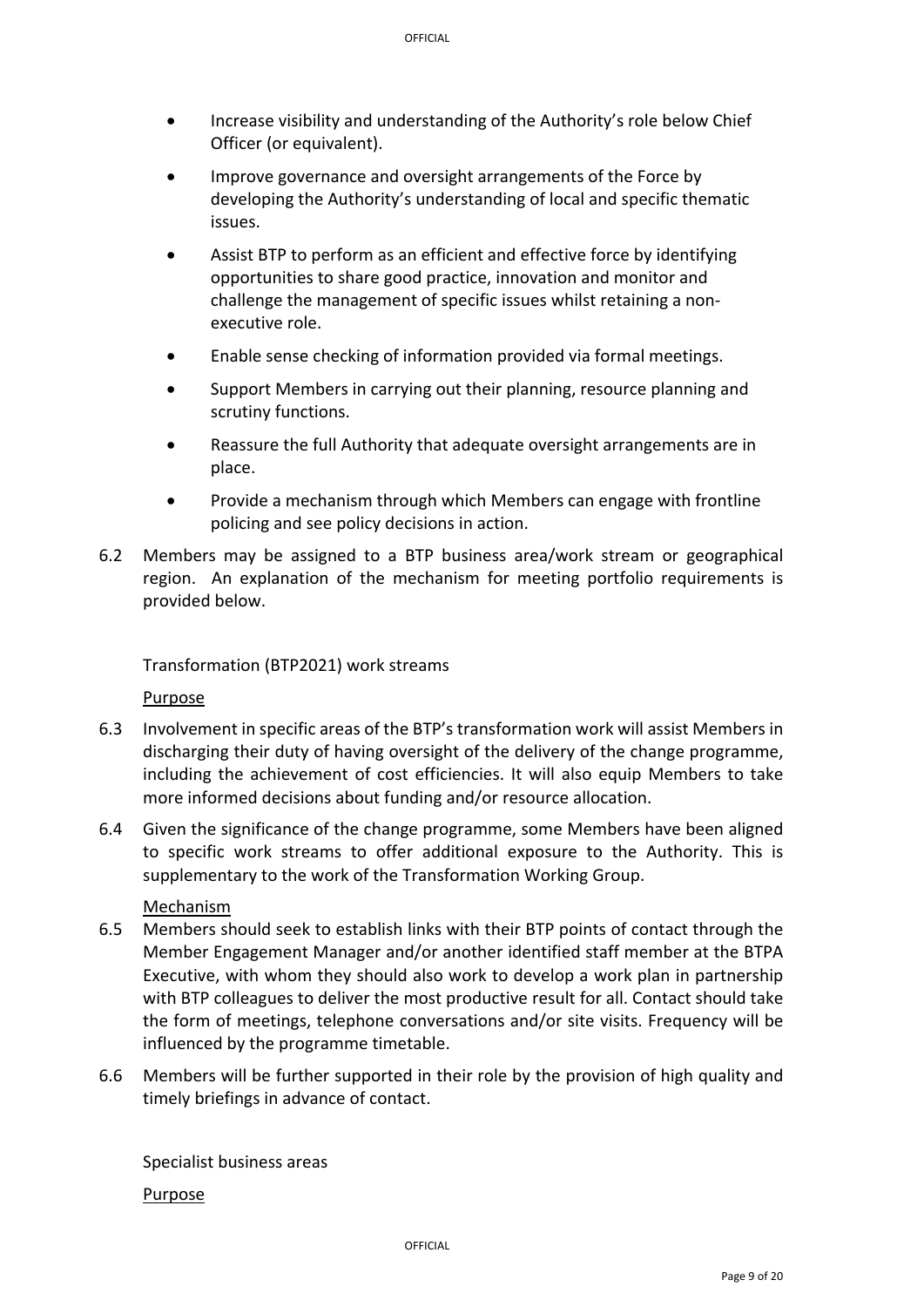6.7 Regular oversight and close engagement in the work associated with chosen specialist areas, such as inspections, audit and complaints/claims will provide Members with greater exposure to areas of the business which have the potential to attract risk but can also lead to learning and strategic considerations. Members are expected to act as a critical friend to support successful compliance.

# Mechanism

Members should seek to establish links with points of contact through the Member Engagement Manager and/or another identified staff member at the BTPA Executive, with whom they should also work to develop a work plan supported by a timetable. Contact should take the form of regular engagement through meetings, telephone conversations and/or site visits. Due to the nature of the work in scope it is expected that some of contact will be reactive to developments or externally led work programmes.

# Geographic alignment

# Purpose

- 6.8 The purpose of allocating sub‐divisional responsibilities to individual Members is threefold. First it is to provide Members with a forum within which they can have general oversight of the wide range of BTP's operational and organisational activities. Second is to help Members to develop their own knowledge and experience of local policing issues and finally to increase the visibility of the Authority amongst front‐line officers and staff.
- 6.9 It is intended that Members incorporate visits and/or meetings with other stakeholders (such as PSA holders or passenger representatives) as part of their geographic work. Members will not be expected to be in a position to provide detailed information about policing to stakeholder contacts; the purpose of this work is to develop Member knowledge and to raise the profile of the Authority among stakeholders. It also provides further engagement opportunities to support the overarching BTPA stakeholder engagement plan.

# Mechanism

- 6.10 Members should seek to establish links with BTP divisional points of contact or stakeholders such as railway representatives, Metro‐Mayors or Police and Crime Commissionersthrough the Member Engagement Manager and/or another identified staff member at the BTPA Executive, with whom they should also work to develop a work plan. Contact should take the form regular liaison throughout the year through meetings, telephone conversations and/or site visits.
- 6.11 Whilst Members are expected to share information from each of their visits, which will be formally documented, it is expected that some engagements will have a relatively informal structure. BTP interactions for example may take the form of Members joining officers on operations, on patrol and visiting local police stations to get a real feel for policing on the frontline, supported by a senior divisional officer.
- 6.12 Members will not be expected to be in a position to provide detailed information about policing to stakeholder contacts; the purpose of this work is to develop Member knowledge and to raise the profile of the Authority among stakeholders. It may be useful for Members to establish a list of discussion topics in advance of any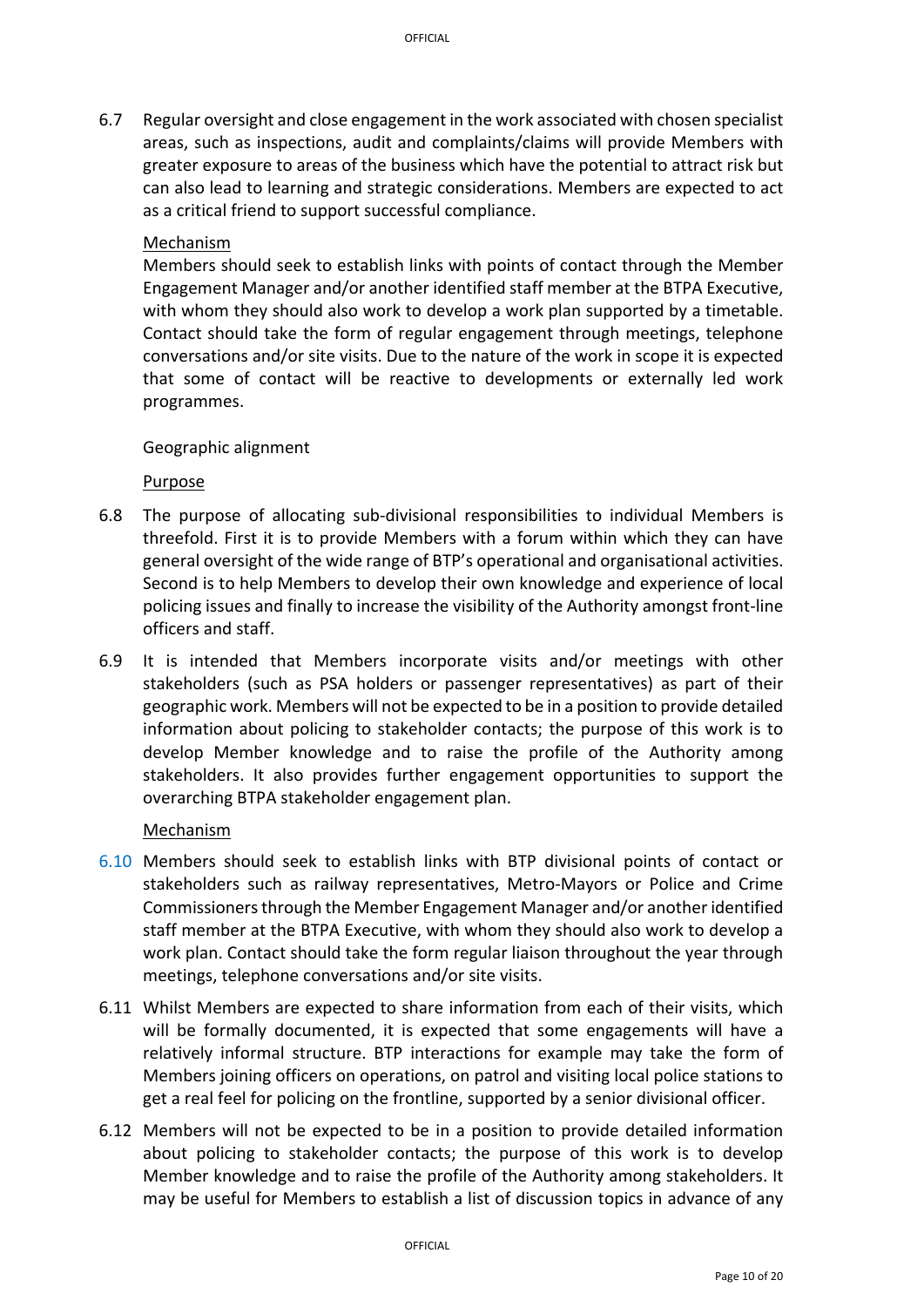meetings with stakeholders so that information can be obtained from BTP where required.

6.13 Members will be further supported in their role by the provision of high quality and timely briefings in advance of contact.

Feeding back

- 6.14 It is important that the Authority is able to formally capture the outputs of Members' work for two key reasons;
	- To allow the Authority (via the Executive) to have a broad overview of the range of issues that are raised by individual Members as they carry out their duties outside of formal meetings. At present, there is no alternative coherent way in which the Authority can capture and monitor general trends or issues outside of the structured meetings process.
	- To enable the Authority to evidence the work that Members do outside of minuted Committee and/or Authority meetings for the purposes of external audit/scrutiny.
- 6.15 Written feedback should be submitted to the Member Engagement Manager and distributed as appropriate (see the below diagram).



- 6.16 Members should feedback a summary of the outputs from all meetings. If there is no feedback required Membersshould submit a form advising that a visit hastaken place and that there is nothing to report. This is for audit purposes. Issues of a particularly confidential or sensitive nature can be fed back directly to the Chief Executive if preferred.
- 6.17 Feedback can include any information that a Member believes to be useful but as a guide may include;
	- Attendees of meeting/visit.
	- Topic(s) of discussion.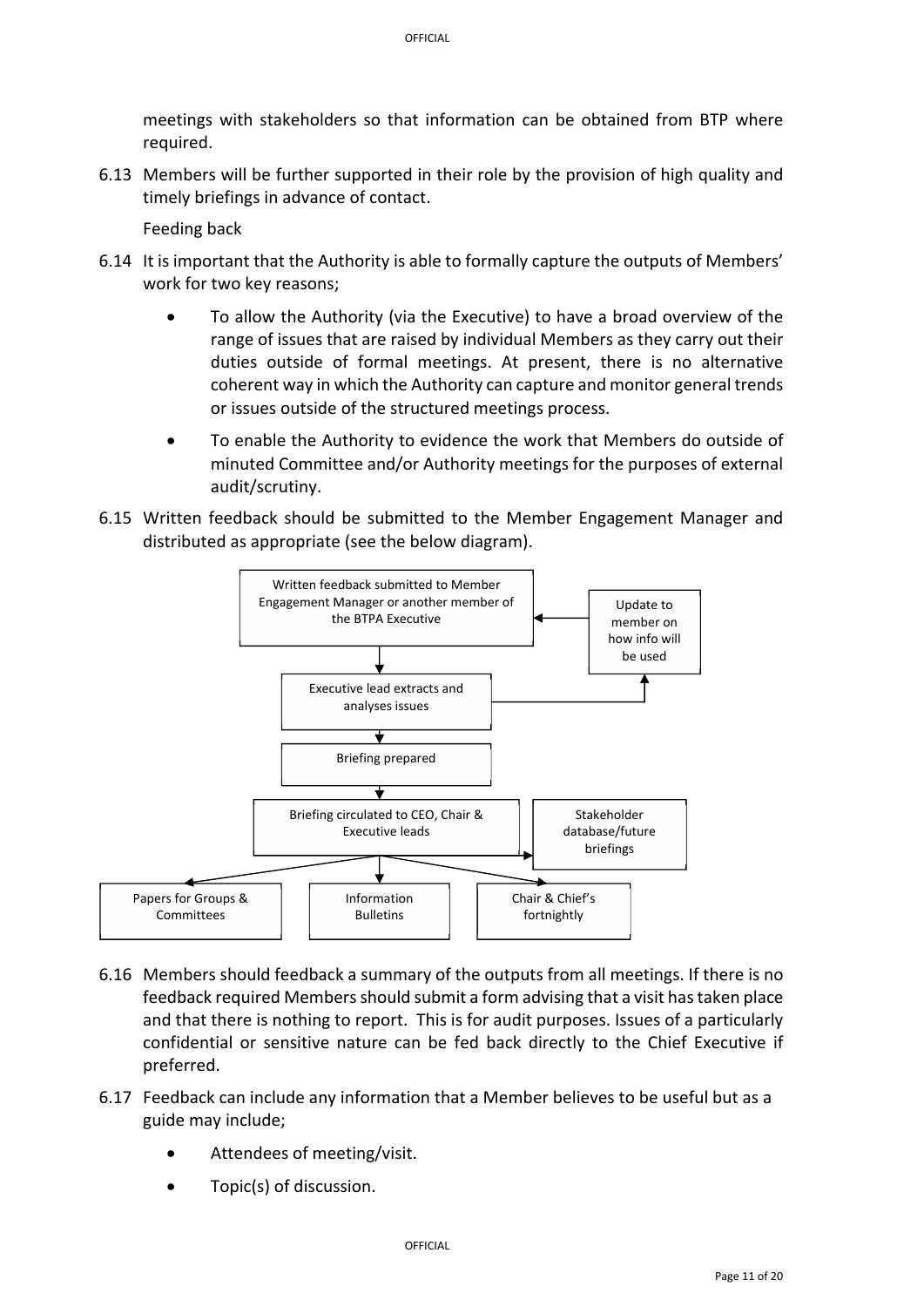- Operational issues raised & any Member/Executive actions arising.
- Organisational issues raised & any Member/Executive actions arising.
- Any diversity, finance or legal/risk implications arising.
- Any topic that may be appropriate for an Authority/ Committee/Group paper/presentation or scrutiny exercise.
- 6.18 The Executive will collate this information and provide briefings or papers for the Authority, Committees, Working Groups and/or individual Members as appropriate. Members should also update the Chair of the Committees/Working Groups on the details of any visits or events which link into their work streams.

# 7. Board effectiveness and appraisal

- 7.1 An annual review of board effectiveness will take place and will be reported in the Authority's Annual Governance Statement. The board effectiveness review will have independent input every three years in accordance with government guidance. The effectiveness evaluation will be sent to the Principal Accounting Officer with an explanation of how the Authority intends to address weaknesses identified. Progress against the implementation plan will be reported to DfT through the bi-monthly meetings.
- 7.2 The effectiveness review will assess the following:
	- How well the Authority is fulfilling responsibilities in Corporate Governance: Code of Good practice;
	- How well the Authority is meeting its statutory duties;
	- Relationships within the Authority and with stakeholders;
	- Compliance with controls:
	- Mix of skills, experience and diversity within the Authority.
- 7.3 The methodology for conducting the review will vary from year-to-year depending on the issues encountered throughout the year but will include a mix of the following:
	- review of board papers:
	- self‐assessment questionnaires;
	- member interviews;
	- peer reviews: and
	- Authority observations.
- 7.4 Individual appraisals will be focused on the performance of individual Members. They will look at how each Member contributes effectively and corporately to the Authority, including attendance at Authority and committee meetings and time spent on Authority matters. The appraisal process will provide an opportunity to review developmental needs and feedback to the Chair on the Member experience.
- 8. Training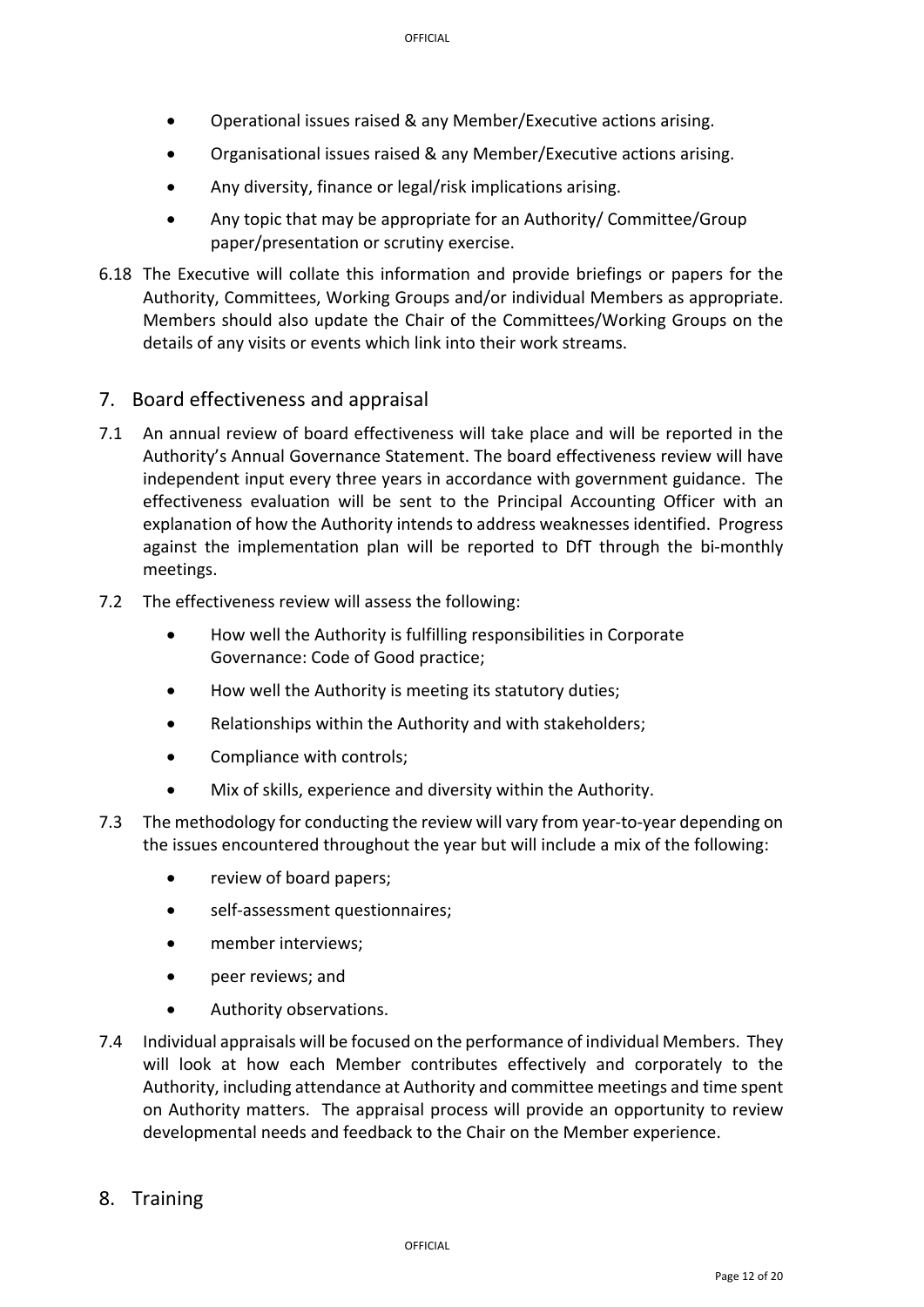- 8.1 A number of training opportunities will be available to Members throughout each year. Members are encouraged to attend these as they will cover such things as, for example, diversity training, health and safety and information management. A list of the competencies for Members is attached as Annex C.
- 8.2 Specific training requirements committee roles have been assessed and appropriate training will be provided as required for new committee appointments.
- 9. Monitoring arrangements
- 9.1 This document will be reviewed every year.
- 10. Document owner
- 10.1 Head of Governance and Compliance

Telephone: 07900 394397 Calvert.Yasin@btp.police.uk

Annexes

Annex A: Contact details for the Authority Executive Team

Annex B: Contact details for BTP

Annex C: List of Member portfolio allocations

Annex D: Competency framework and committee training requirements

Annex E: Members' Allowance Scheme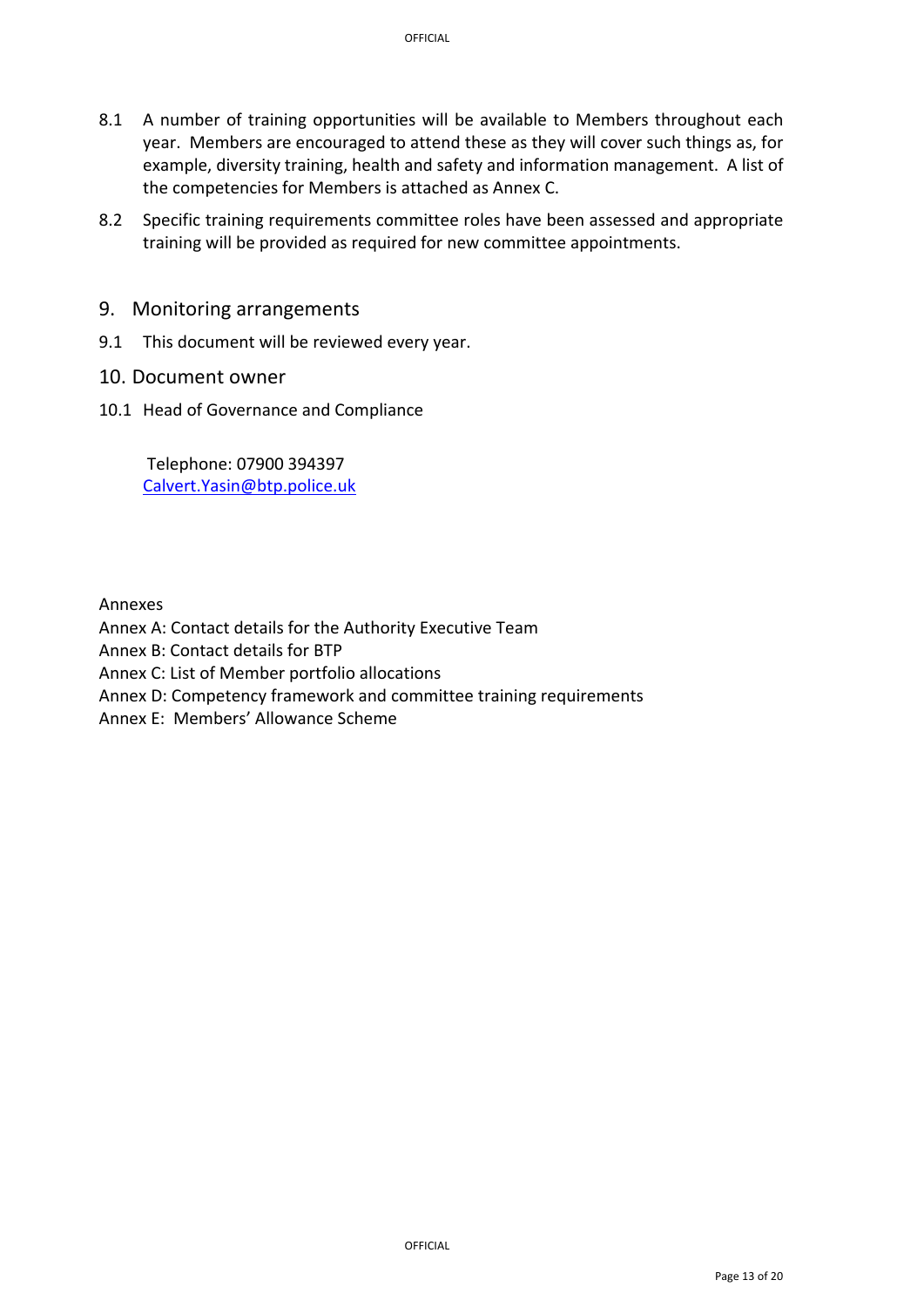#### Annex A: BTPA Executive Team

#### Executive Team

| <b>Name</b>                         | <b>Title</b>                                                    | <b>Contact details</b>           |
|-------------------------------------|-----------------------------------------------------------------|----------------------------------|
|                                     |                                                                 |                                  |
| Hugh Ind                            | Chief Executive and Accounting Officer                          |                                  |
|                                     |                                                                 | 07818427505                      |
|                                     |                                                                 | hugh.ind@btp.police.uk           |
| Sarah Mcgarel                       | Chief Financial Officer, Deputy Chief Executive & Treasurer     | 07584524884                      |
|                                     |                                                                 | sarah.mcgarel@btp.police.uk      |
| <b>Ellie Hartup</b>                 | <b>Executive Team Assistant</b>                                 | 07584524884                      |
|                                     |                                                                 | elodie.hartup@btp.police.uk      |
| John Babalola                       | <b>Head of Contracting</b>                                      |                                  |
|                                     |                                                                 | john.babalola@btp.police.uk      |
| Stephanie Calvert - Mon, Tues, Weds | Head of Governance and Compliance (job share)                   | 07833484034 (SC)                 |
| Lucy Yasin - Weds, Thurs, Fri       |                                                                 | 07818010515 (LY)                 |
|                                     |                                                                 | Calvert. Yasin@btp.police.uk     |
| Pam Christie                        | Stakeholder Engagement and Communications Manager - maternity   | 07825376158                      |
|                                     | cover                                                           | Pamela.christie@btp.police.uk    |
| <b>Raquel Cortes</b>                | Member Engagement Manager                                       | 07711147936                      |
|                                     |                                                                 | raquel.cortes@btp.police.uk      |
| Sam Elvy                            | Head of Strategy, Planning and Engagement                       | 07795267356                      |
|                                     |                                                                 | samantha.elvy@btp.police.uk      |
| Alistair MacLellan                  | <b>Board Secretary</b>                                          |                                  |
|                                     |                                                                 | Alistair.maclellan@btp.police.uk |
| Jonathon Newton                     | Analyst                                                         | 07880154752                      |
|                                     |                                                                 | Jonathon.newton@btp.police.uk    |
| Katie Stanton                       | Stakeholder Engagement and Communications Manager (on mat leave | 07748320626                      |
|                                     | - see Pam Christie)                                             | katie.stanton@btp.police.uk      |
| Lynsey Marshall                     | Finance, Audit & Risk Manager                                   | 07717801751                      |
|                                     |                                                                 | lynsey.marshall@btp.police,uk    |
| <b>Vicky Tanner</b>                 | <b>Contracts and Compliance Manager</b>                         | 07917782636                      |
|                                     |                                                                 | victoria.tanner@btp.police.uk    |
| Madhavi Raichura                    | <b>Charging Manager</b>                                         |                                  |
|                                     |                                                                 | madhavi.raichura@btp.police.uk   |
| David Browning                      | Governance Manager                                              | 07917578574                      |
|                                     |                                                                 | david.browning2138@btp.police.uk |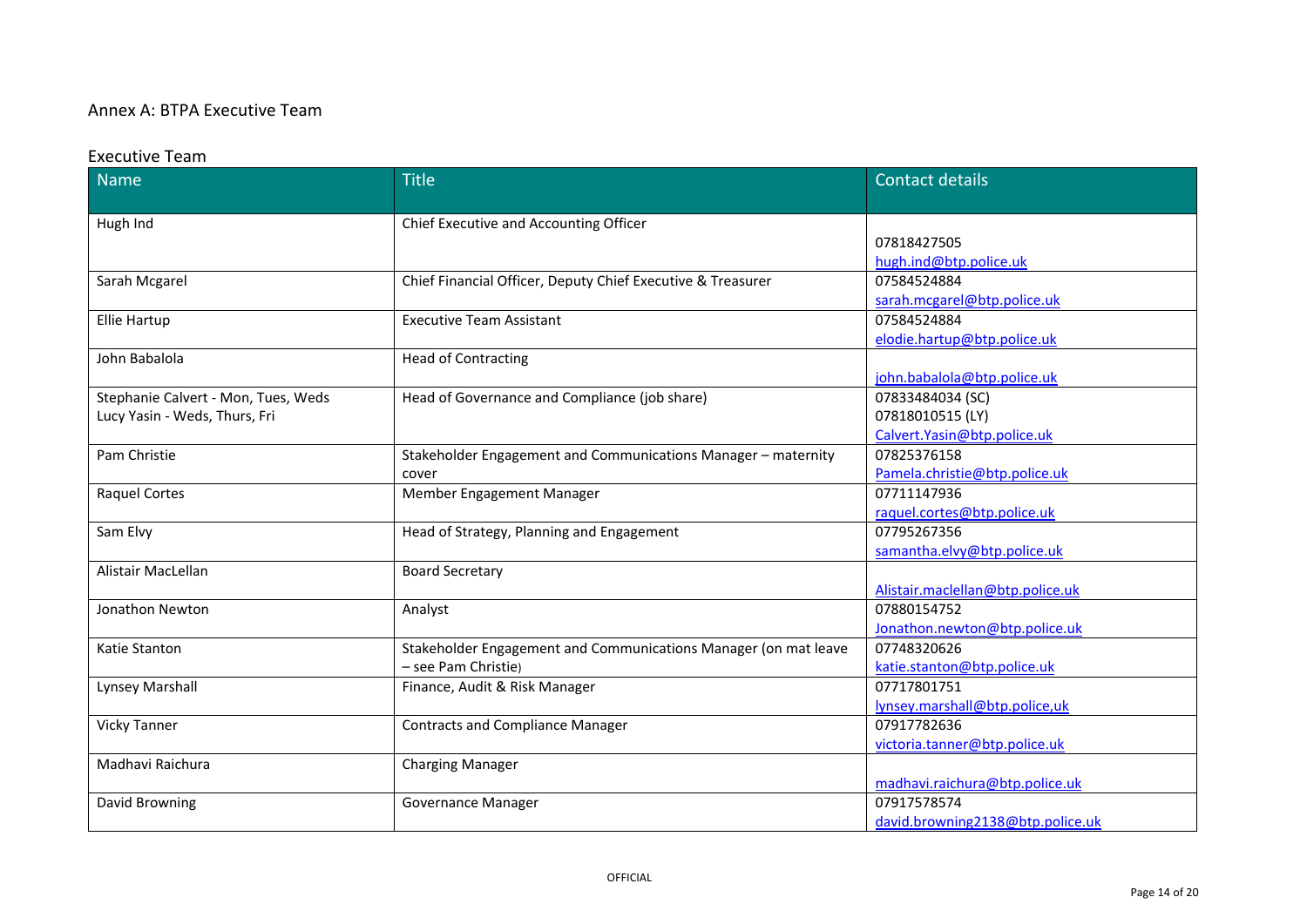#### Annex B: BTP Chief Officers/Directors

| Name                       | <b>Title</b>                                      |
|----------------------------|---------------------------------------------------|
| CC Lucy D'Orsi             | Chief Constable                                   |
| <b>DCC Adrian Hanstock</b> | Deputy Chief Constable                            |
| <b>ACC Charlie Doyle</b>   | Assistant Chief Constable Crime and Safeguarding  |
| ACC Sean O'Callaghan       | Assistant Chief Constable Specialist Capabilities |
| Rachael Etebar             | Director of People & Culture                      |
| Simon Downey               | Director of Strategy & Change                     |
| <b>Tracey Martin</b>       | Director of Finance & Commercial Services         |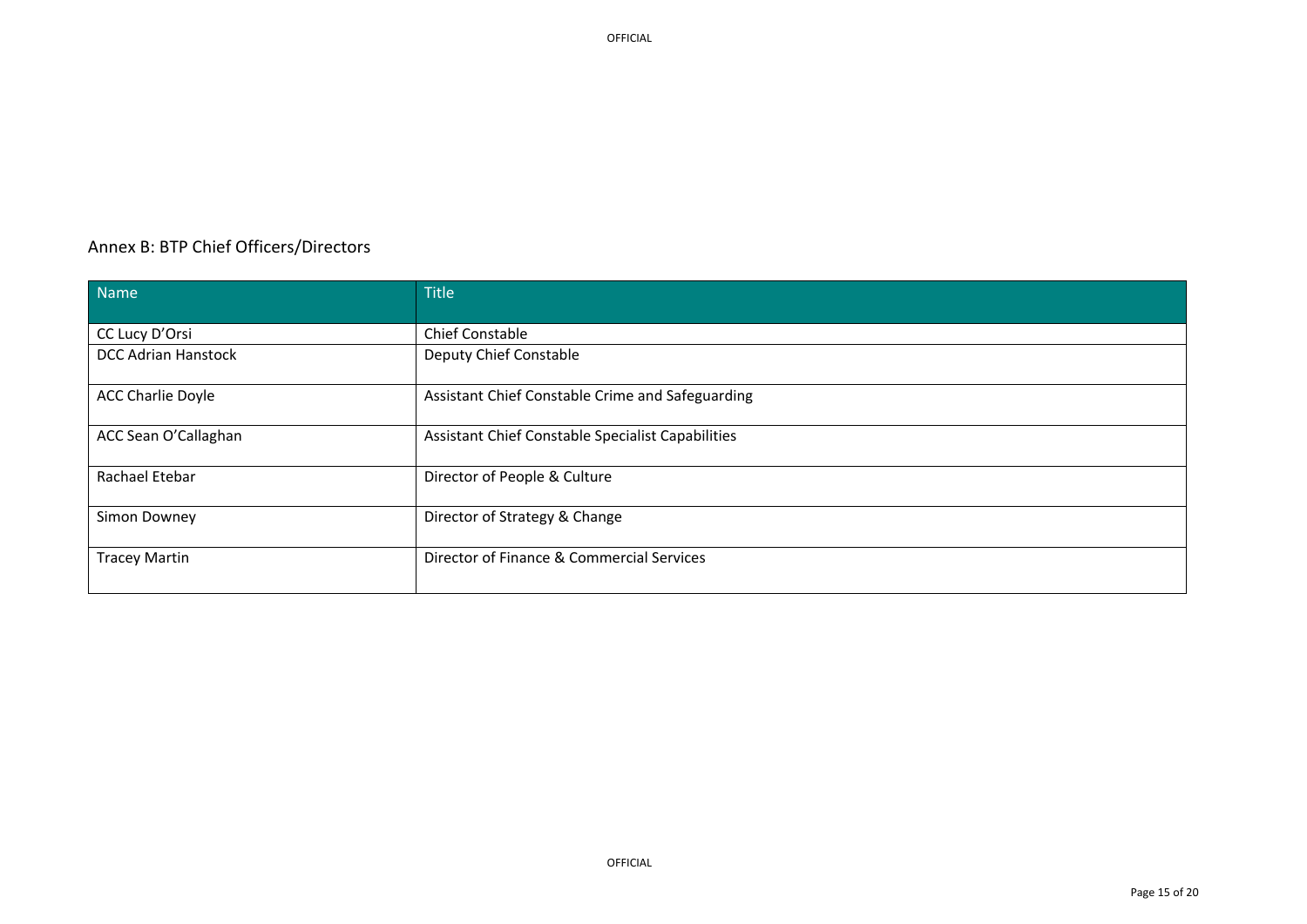#### Annex C: Member Portfolio allocations

| Member                                         | <b>Knowledge Group</b>                  | Member                      | Knowledge Group                             |
|------------------------------------------------|-----------------------------------------|-----------------------------|---------------------------------------------|
| <b>Strategy and Planning Committee (6)</b>     |                                         |                             | Audit and Risk Assurance Committee (4)      |
| Andrew Pollins (Chair)                         | Industry                                | Kenna Kintrea (Chair)       | Passenger                                   |
| <b>Stella Thomas (Deputy Chair)</b>            | Passenger and Wales                     | Graham Evans (Deputy Chair) | Passenger                                   |
| <b>Beverley Shears</b>                         | Rail staff                              | Craig Mackey                | Passenger / Policing                        |
| Kenna Kintrea                                  | Passenger                               | <b>Andrew Pollins</b>       | Industry and finance specialist             |
| <b>Graham Evans</b>                            | Passenger                               |                             | Appointments and Renumeration Committee (4) |
| Willie Gallagher                               | Passenger and Scotland                  | Ron Barclay-Smith (Chair)   | Independent                                 |
| Performance and Delivery Committee (5)         |                                         | Andy Cooper                 | Industry                                    |
| Dominic Booth (Chair)                          | Industry                                | <b>Martin Richards</b>      | Passenger/Policing                          |
| Craig Mackey (Deputy Chair)                    | Passenger/Policing                      | <b>Beverley Shears</b>      | Rail staff                                  |
| Andy Cooper                                    | Industry                                |                             | Policing Plan Working Group (4)             |
| <b>Martin Richards</b>                         | Passenger/Policing                      | Martin Richards (Chair)     | Passenger/Policing                          |
| Stella Thomas                                  | Passenger and Wales                     | Andy Cooper (Deputy Chair)  | Industry                                    |
| <b>Pensions Working Group (3)</b>              |                                         | <b>Stella Thomas</b>        | Passenger and Wales                         |
| <b>Bill Matthews (Chair)</b>                   | Passenger and Wales                     | Willie Gallagher            | Passenger                                   |
| <b>Beverley Shears (Deputy Chair)</b>          | <b>Rail Staff</b>                       |                             | PSA Sub Group (3)                           |
| <b>Graham Evans</b>                            | Passenger                               | Ron Barclay-Smith           | Independent                                 |
| <b>Scottish Railway Policing Committee (3)</b> |                                         | Dominic Booth               | Industry                                    |
| <b>Bill Matthews (Chair)</b>                   | Passenger and Scotland                  | <b>Martin Richards</b>      | Passenger/Policing                          |
| Dominic Booth                                  | Industry                                |                             |                                             |
| Willie Gallagher                               | Passenger and Scotland                  |                             |                                             |
| Tom Halpin                                     | Scottish Police Authority Member        |                             |                                             |
| <b>TBC</b>                                     | <b>Scottish Police Authority Member</b> |                             |                                             |
| <b>Transformation Working Group (3)</b>        |                                         |                             |                                             |
| Craig Mackey (Chair)                           | Passenger/Policing                      |                             |                                             |
| Andrew Cooper                                  | Industry                                |                             |                                             |
| Kenna Kintrea                                  | Passenger                               |                             |                                             |

|                                      | Knowledge Group                        | Member                      | Knowledge Group                             |  |
|--------------------------------------|----------------------------------------|-----------------------------|---------------------------------------------|--|
| Strategy and Planning Committee (6)  |                                        |                             | Audit and Risk Assurance Committee (4)      |  |
|                                      | Industry                               | Kenna Kintrea (Chair)       | Passenger                                   |  |
| Chair)                               | Passenger and Wales                    | Graham Evans (Deputy Chair) | Passenger                                   |  |
|                                      | Rail staff                             | Craig Mackey                | Passenger / Policing                        |  |
|                                      | Passenger                              | <b>Andrew Pollins</b>       | Industry and finance specialist             |  |
|                                      | Passenger                              |                             | Appointments and Renumeration Committee (4) |  |
|                                      | Passenger and Scotland                 | Ron Barclay-Smith (Chair)   | Independent                                 |  |
| rformance and Delivery Committee (5) |                                        | Andy Cooper                 | Industry                                    |  |
|                                      | Industry                               | <b>Martin Richards</b>      | Passenger/Policing                          |  |
| Chair)                               | Passenger/Policing                     | <b>Beverley Shears</b>      | Rail staff                                  |  |
|                                      | Industry                               |                             | Policing Plan Working Group (4)             |  |
|                                      | Passenger/Policing                     | Martin Richards (Chair)     | Passenger/Policing                          |  |
|                                      | Passenger and Wales                    | Andy Cooper (Deputy Chair)  | Industry                                    |  |
| <b>Pensions Working Group (3)</b>    |                                        | Stella Thomas               | Passenger and Wales                         |  |
|                                      | Passenger and Wales                    | Willie Gallagher            | Passenger                                   |  |
| ty Chair)                            | Rail Staff                             |                             | PSA Sub Group (3)                           |  |
|                                      | Passenger                              | Ron Barclay-Smith           | Independent                                 |  |
|                                      | cottish Railway Policing Committee (3) | Dominic Booth               | Industry                                    |  |
|                                      | Passenger and Scotland                 | <b>Martin Richards</b>      | Passenger/Policing                          |  |
|                                      | Industry                               |                             |                                             |  |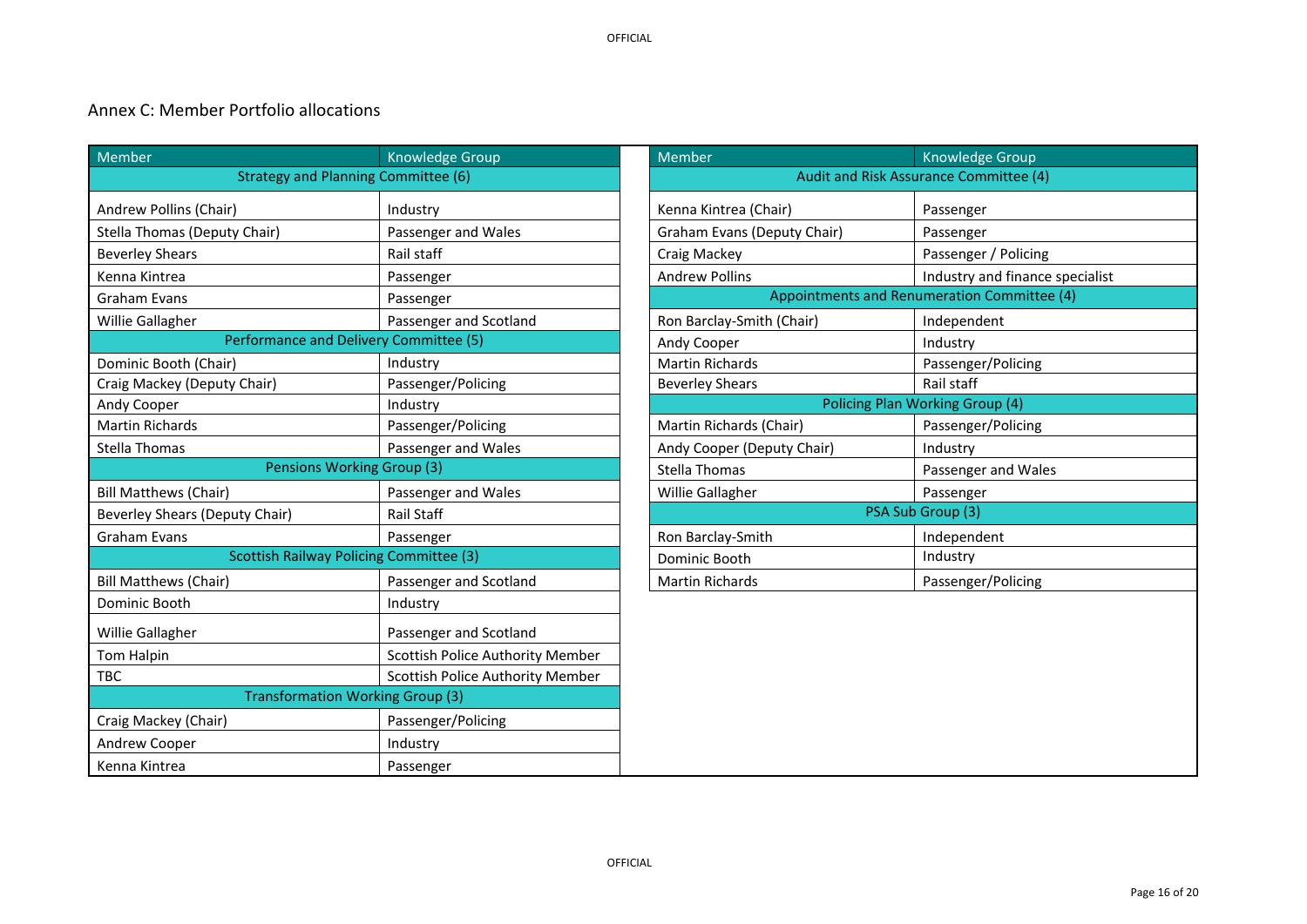# Annex D: Competency Framework and Training Requirements

| <b>IVICITING COMPUTERING</b><br>Competencies | Definition                                                                         |
|----------------------------------------------|------------------------------------------------------------------------------------|
|                                              |                                                                                    |
| Strategic thinking                           | Breadth of vision - the ability to rise above detail, and to see problems and      |
|                                              | issues from a wider, forward-looking perspective, and to make appropriate          |
|                                              | contributions.                                                                     |
| Good judgement                               | to take a balanced, open-minded and objective approach, for example, in            |
|                                              | evaluating policing priorities, assessing candidates for top level appointments or |
|                                              | considering complaints against chief officers, and to develop an understanding     |
|                                              | of the environment and context in which the Authority and Force must operate.      |
| Openness to change                           | The ability to challenge accepted views constructively without becoming            |
|                                              | confrontational, and to recognise and respond positively to the need for           |
|                                              | change, identifying ways in which the organisation in question could be            |
|                                              | developed.                                                                         |
| The ability to scrutinise                    | To be able to rigorously scrutinise and challenge constructively, and exercise     |
| and challenge                                | effective oversight of all aspects of BTP performance, using appropriate data,     |
|                                              | evidence and resources.                                                            |
| Analytical ability                           | The ability to interpret and question complex written material, including          |
|                                              | financial and statistical information and other data such as performance           |
|                                              | measures, and identify the salient points.                                         |
| Ability to communicate                       | To be able to explain policing issues clearly, and engage in dialogue with our     |
| effectively                                  | stakeholders                                                                       |
| Stakeholder                                  | To understand the importance of stakeholder views in shaping policing style        |
| engagement                                   | and be prepared to represent their views in an impartial way, and participate in   |
|                                              | policy-making aimed at engaging stakeholders.                                      |
| Effective time                               | To be able to identify priorities and make the most productive use of own and      |
| management                                   | others time.                                                                       |
| <b>Personal Skills and Qualities</b>         |                                                                                    |
| Team working                                 | the ability to play an effective role in committees and other partnerships         |
|                                              | through listening, persuading and showing respect for the views of others.         |
| Self confidence                              | the skill to challenge accepted views constructively without becoming              |
|                                              | confrontational.                                                                   |
| Enthusiasm and drive                         | to be pro-active in seeking out learning and developmental opportunities to        |
|                                              | enhance knowledge and understanding, for example on financial matters and          |
|                                              | statutory requirements.                                                            |
|                                              |                                                                                    |
| Respect for others                           | the capacity to treat all people fairly and with respect; value diversity and      |
|                                              | respond sensitively to difference.                                                 |
| Integrity                                    | the necessity to embrace high standards of conduct and ethics and be               |
|                                              | committed to upholding human rights and equality of opportunity for all.           |
| Leadership                                   | the confidence to lead by example, establish clear goals and objectives and        |
|                                              | build support and commitment within the Authority and BTP as well as the           |
|                                              | wider community and with partner agencies.                                         |
| Decisive                                     | to show resilience, even in challenging circumstances, remaining calm and          |
|                                              | confident and able to make difficult decisions.                                    |

# Annex E: Member Allowance Scheme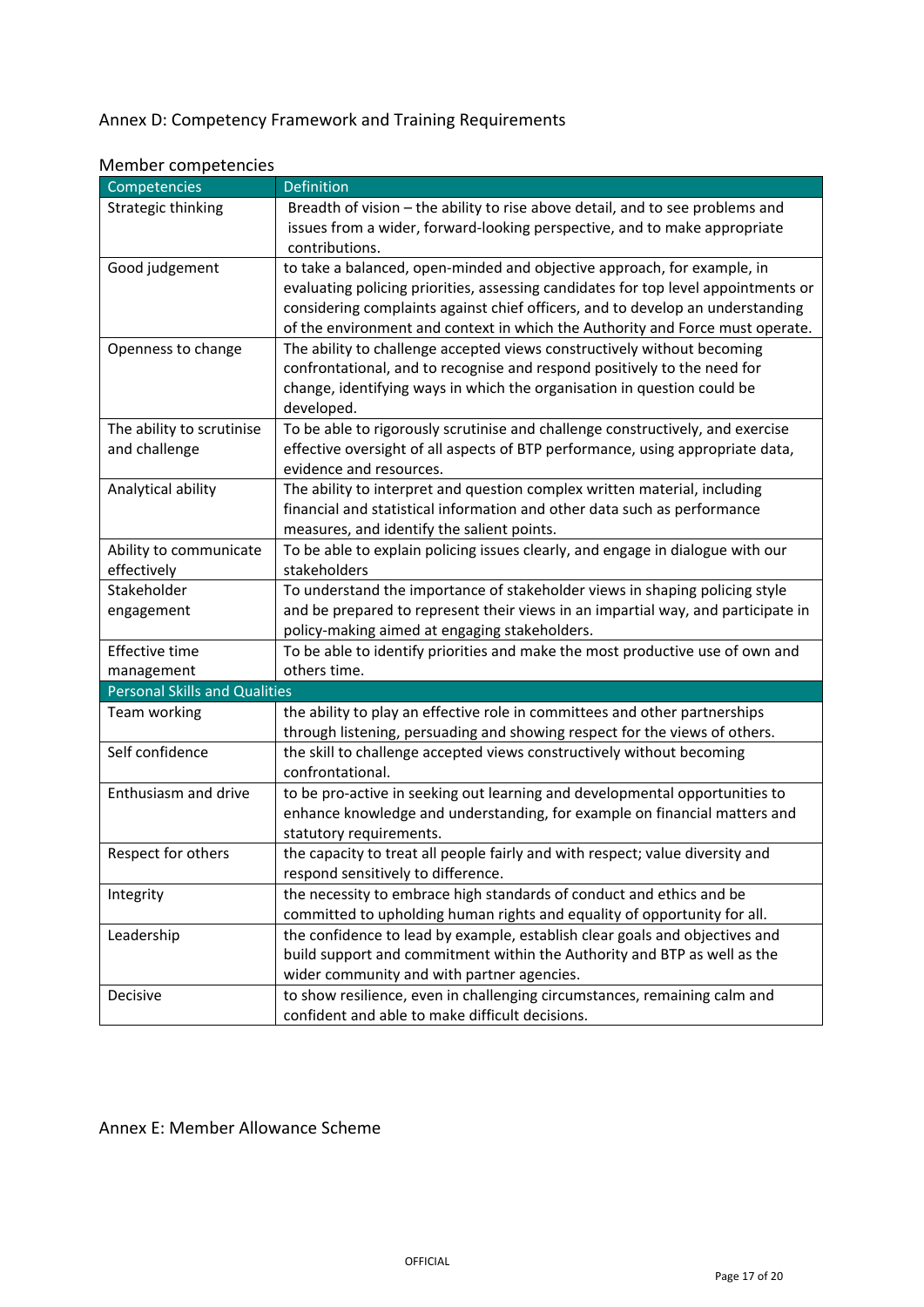# **1. Background**

Under paragraph 21 of Schedule 4 to the Railways and Transport Safety Act 2003, the Authority is required to publish arrangements for making payments to or in respect of Members, by way of or in respect of:

- Remuneration
- **E** Allowances
- **Expenses**
- **E** Compensation
- Gratuity

This document sets out the current arrangements for the Members of the British Transport Police Authority.

# **2. Basic Allowance**

Members of the Authority are entitled to a basic allowance of £16,497 circa (based on 0.5‐1 days per week or 30 days average). The Chair and Deputy Chair are paid allowances based on 60 days and 50 days respectively per annum. All allowances are paid in equal four weekly amounts in arrears. These allowances are reviewed annually in line with inflation.

# **3. Qualifying duties**

Attendance at the following, qualify as activities carried out on behalf of the Authority:

- Meetings of the Authority, its Committees, sub groups or other associated meetings involving Members.
- Consultation events arranged by or approved by the Authority.
- Meetings of a body or organisation at which the Member is representing the Authority.
- Conferences, seminars, or similar events attended on behalf of the Authority.
- Meetings with the Chief Constable or other senior members of BTP as Chair or lead Member, as prearranged with the Chief Executive to the Authority.
- Representing the Authority on other external bodies.
- Reading/preparation time for Authority business.

For clarity, travelling time does not qualify towards time commitment unless combined with one of the duties set out above such as reading or preparation time.

# **4. Roles & Responsibilities**

The Members have the following general and specific roles and responsibilities:

# **4.1 Authority Member**

Members shall:

- Establish the overall strategic direction of the Authority within the policy and resources framework agreed with the Secretary of State;
- Ensure that the Secretary of State is kept informed of any changes which are likely to impact on the strategic direction of the Authority or on the attainability of its targets, and determine the steps needed to deal with such changes;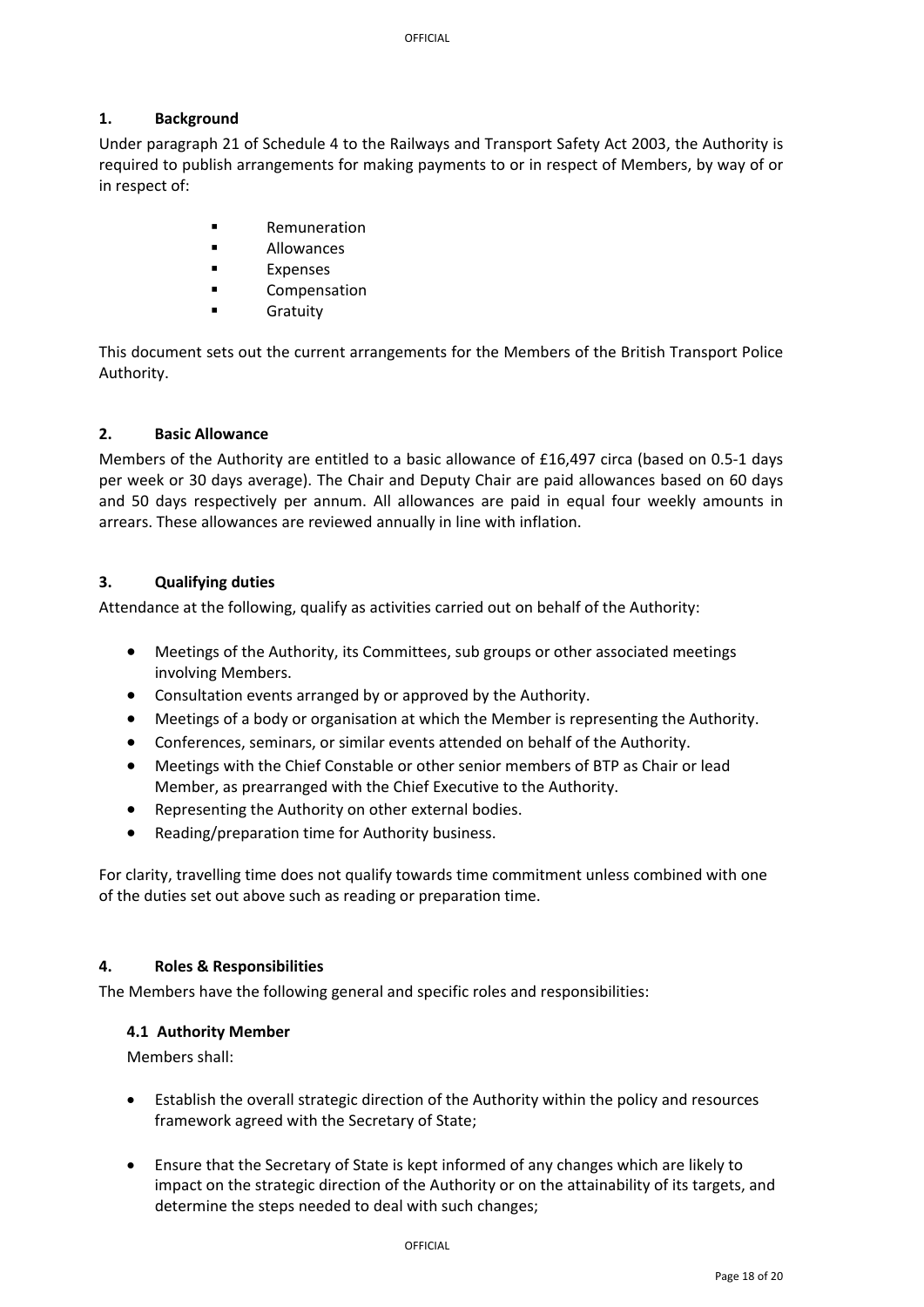- Ensure that any statutory or administrative requirements for the use of public funds are complied with; that the Authority operates within the limits of its statutory authority, and in accordance with any other conditions relating to the use of public funds; and that, in reaching decisions, the Authority takes into account guidance issued by the sponsor Department;
- Ensure that it receives and reviews regular financial information concerning the management of the Authority; is informed in a timely manner about any concerns about the activities of the Authority; and provide positive assurance to the Department that appropriate action has been taken on such concerns;
- Demonstrate high standards of corporate governance at all times, including establishing an audit committee to help the Authority to address the key financial and other risks facing the Authority;
- Appoint, with the Secretary of State's approval, a Chief Constable, Deputy Chief Constable and Assistant Chief Constables of the BTP (and police staff equivalent) and, in consultation with the Department, set performance objectives and remuneration terms linked to these objectives for the Chief Constable, Deputy Chief Constable and Assistant Chief Constable which give due weight to the proper management and use of public monies.
- Appoint a Chief Executive and an Authority Chief Financial Officer.

# **4.2 Authority Chair**

The Chair has a particular leadership responsibility on the following matters:

The Authority's overall strategy for discharging its aims and functions and ensuring that this is reflected in its corporate and business plans;

- Ensuring that the Authority, in reaching decisions, takes proper account of guidance provided by the Secretary of State or the Department;
- Ensuring that high standards of propriety and probity are maintained and promoting efficient and effective use of staff and other resources;
- Taking a lead in representing the Authority in communications with partner agencies, Government, and other stakeholders;
- Representing the views of the Authority to the general public;
- Providing an assessment of performance of individual Authority Members on request;
- In conjunction with the Chief Executive and Chief Financial Officer, ensuring that the business of the Authority runs smoothly and to hold regular strategic meetings with the Chief Constable;
- Undertaking a performance review of the Chief Constable with the Deputy Chair and other members of the Authority, as appropriate, assisted by the Chief Executive;
- Discharging the general responsibility as a Member of the Authority.